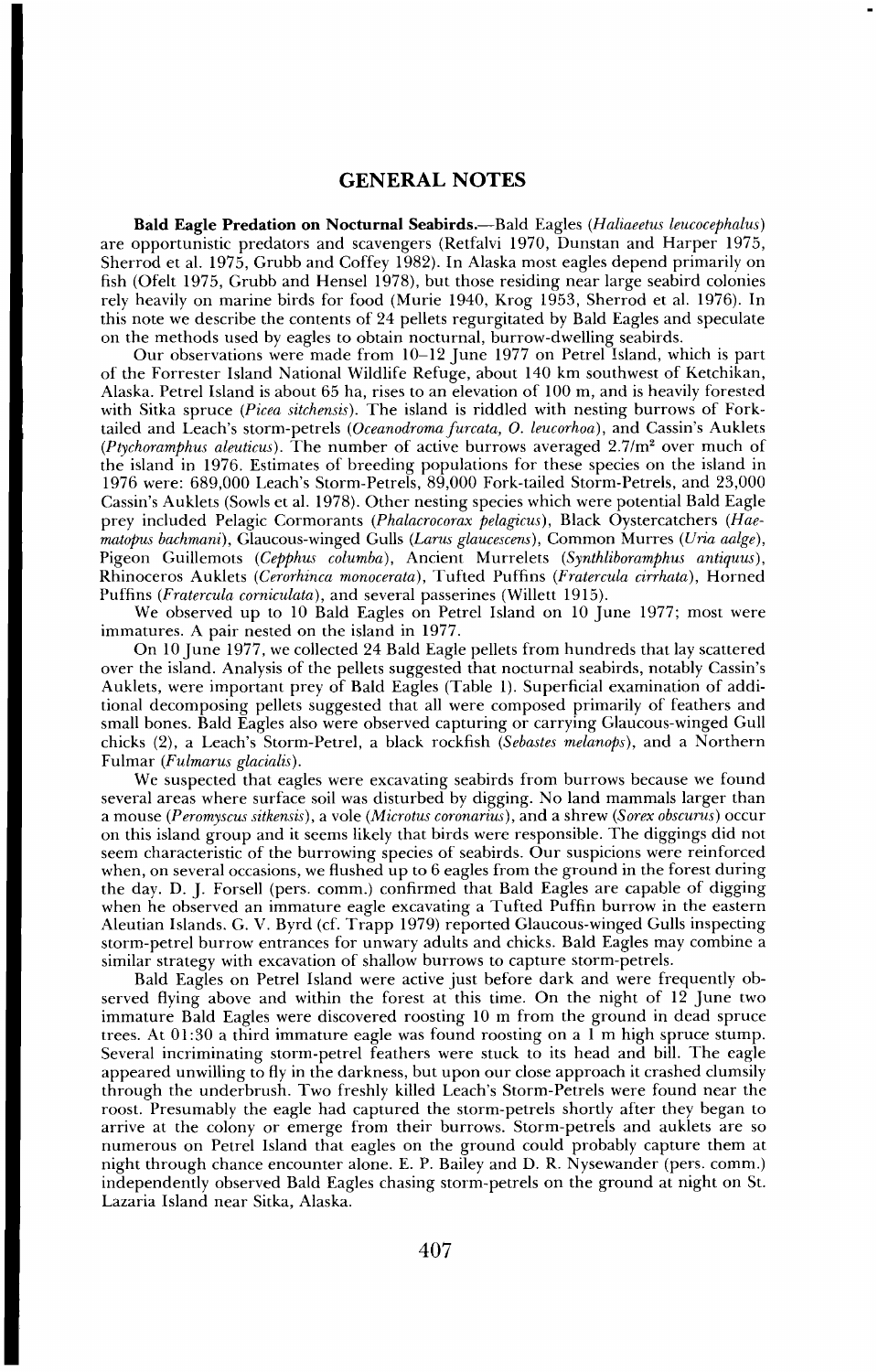| <b>Species</b>                        | No. & $%$ of pellets in<br>which prey occurred |    | No. & $%$ of prey<br>in pellets |     |
|---------------------------------------|------------------------------------------------|----|---------------------------------|-----|
|                                       | No.                                            | %  | No.                             | %   |
| Fork-tailed Storm-Petrel <sup>1</sup> |                                                |    |                                 |     |
| Leach's Storm-Petrel <sup>1</sup>     |                                                |    |                                 | 15. |
| Unid. Storm-Petrel <sup>1</sup>       |                                                |    |                                 | 10  |
| Common Murre                          |                                                |    |                                 |     |
| Cassin's Auklet <sup>1</sup>          |                                                | 40 |                                 | 46  |
| Rhinoceros Auklet <sup>1</sup>        |                                                | 6  |                                 | h   |
| Tufted Puffin                         |                                                |    |                                 |     |
| Unid. Alcidae                         |                                                |    |                                 |     |
| Unid. Bird                            |                                                |    |                                 |     |
| Unid. Mammal                          |                                                | 3  |                                 |     |

**TABLE 1. Relative importance of prey in 24 Bald Eagle pellets from Petrel Island in June 1977.** 

**i Nocturnal at breeding colony.** 

**Bald Eagles may use several methods to secure seabirds on Petrel Island. Ancient Murrelets, Cassin's Auklets, Rhinoceros Auklets, and Tufted Puffins may occasionally be taken directly from the water. Auklets are also captured after they are injured by striking trees during their incoming flights at night (Heath 1915). We observed both Cassin's Auklets and Rhinoceros Auklets sitting stunned on the ground after forcefully striking trees at night. Storm-petrels could only be taken by Bald Eagles on land as they are too small and agile for an eagle to catch in flight and are only seen near their colonies at night.** 

**The abundance of bird remains in Bald Eagle pellets on Petrel Island as well as our observations of eagles at night suggesthat nocturnal seabirds are the principal prey of eagles on Petrel Island in the summer. We suggesthat the large number of Bald Eagles attracted to this small island, particularly immatures which are not restricted to nest sites, and their unique feeding strategies are directly related to the abundance of nocturnal seabirds.** 

**We thank the U.S. Coast Guard for logistical support. W. Clark, C. J. Lensink, W. E. Southern, and J. L. Trapp provided many helpful comments on the manuscript.** 

## **LITERATURE CITED**

**DUNSTAN, T. G., AND J. F. HARPER. 1975. Food habits of Bald Eagles in north-central Minnesota. J. Wildl. Manage. 39:140-143.** 

- **GRUBB, T. G., AND R. J. HENSEL. 1978. Food habits of nesting Bald Eagles on Kodiak Island, Alaska. Murrelet 59:70-72.**
- **, AND M. A. COFFEY. 1982. Evidence of Bald Eagles feeding on freshwater mussels. Wilson Bull. 94:84-85.**

**HEATH, H. 1915. Birds observed on Forrester Island, Alaska during the summer of 1913. Gondor 17:20-41.** 

**KROC., J. 1953. Notes on the birds of Amchitka Island, Alaska. Gondor 55:299-304.** 

**MURIE, O.J. 1940. Food habits of the northern Bald Eagle in the Aleutian Islands, Alaska. Gondor 42:198-202.** 

**OFELT, G. H. 1975. Food habits of nesting Bald Eagles in southeast Alaska. Gondor 77: 337-338.** 

**RETFALVI, L. 1970. Food of nesting Bald Eagles on San Juan Island, Washington. Condor 72:358-361.** 

**SHERROD, S. H., J. A. ESTES, AND C. M. WHITE. 1975. Depredation of sea otter pups by Bald Eagles at Amchitka Island, Alaska. J. Mammal. 56:701-703.**